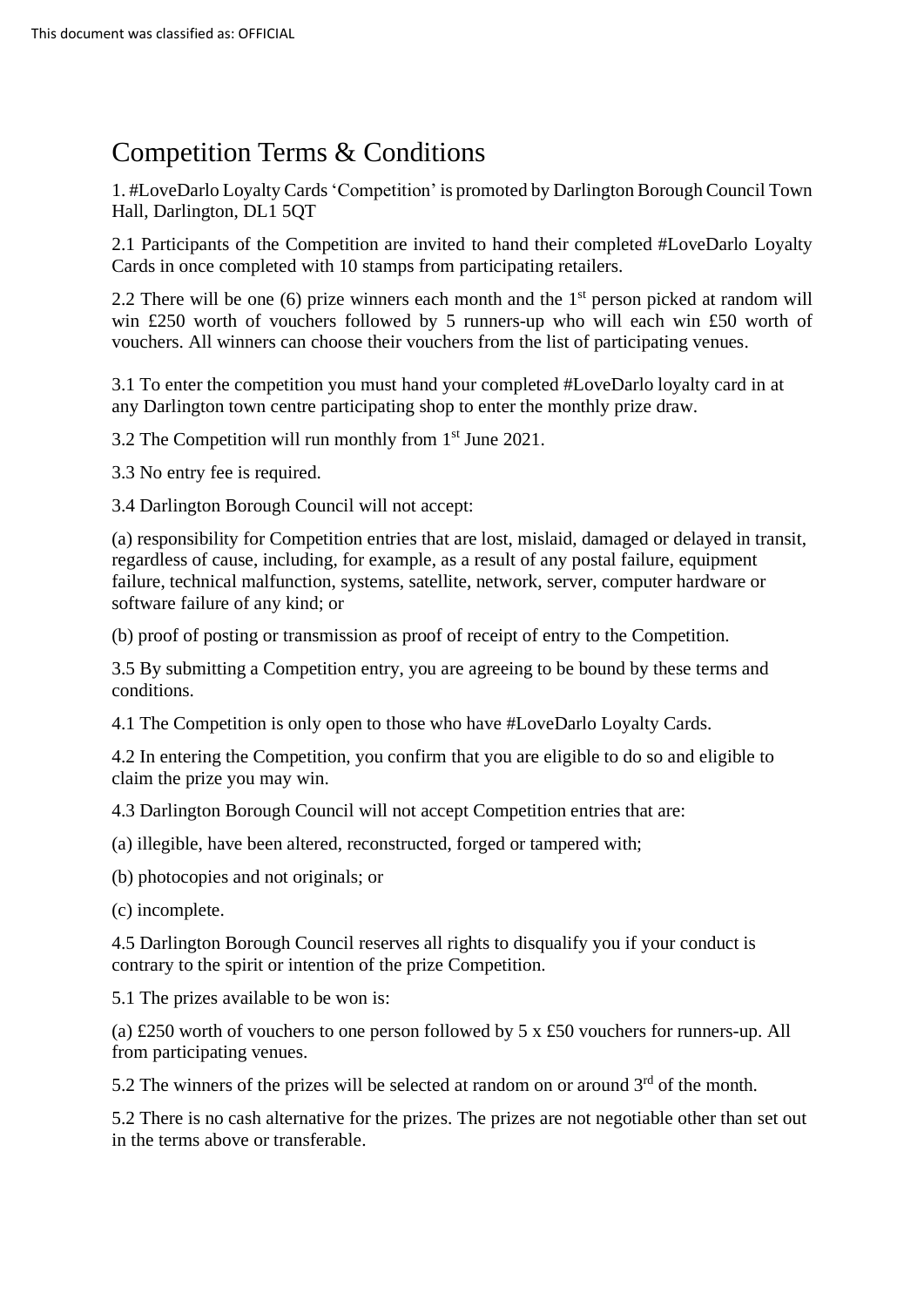5.3 Darlington Borough Council event team staff will draw the winners of the prizes from all the valid Competition entries received in accordance with these Terms and Conditions.

5.4 Darlington Borough Council will send the full names of the judges to anyone who writes within one month after the Closing Date of the Competition requesting details of the judges and who encloses a self-addressed envelope to the address set out in clause 1.

6.1 The winners of the Competition will be announced on or before the  $4<sup>th</sup>$  day of the month (the 'Announcement Date') and it will be announced on the #LoveDarlo social media pages and the enjoydarlington.co.uk website

6.2 The decision of the judges nominated by Darlington Borough Council is final and no correspondence or discussion will be entered into.

6.3 Darlington Borough Council will contact the winners personally as soon as practicable after the Announcement Date, using the telephone number or email address provided with the Competition entry. Darlington Borough Council will not amend any contact information once the Competition entry form has been submitted.

7.0 If you are one of the prize winners, you will have 7 days from the Announcement Date to claim the prize by responding to the email or phone call made by Darlington Borough Council after the Announcement Date. If you do not claim the prize by this date, your claim will become invalid, and another name will be selected at random from the remaining eligible entries.

7.2 Darlington Borough Council will make all reasonable efforts to contact the winner. If the winner cannot be contacted or is not available or has not claimed their prize within 7 of days of the Announcement Date, Darlington Borough Council reserves the right to offer the prize to the next eligible entrant selected from the correct entries that were received before the closing date.

7.3 Darlington Borough Council does not accept any responsibility if you are not able to take up the prize.

8. Insofar as is permitted by law, Darlington Borough Council, its agents or distributors will not in any circumstances be responsible or liable to compensate the winner/s or any third party, or accept any liability for any loss, damage, or personal injury or death occurring as a result of taking up the prize and or however caused, except where the personal injury or death is caused by the negligence of Darlington Borough Council. Your statutory rights are not affected.

9.1 If you are the winner of the Competition, you agree that Darlington Borough Council may use your name, image and town or county of residence to announce the winner of this Competition and for any other reasonable and related promotional purposes.

9.2 By entering into this Competition you may receive future emails from Darlington Borough Council regarding related promotions.

9.3 By entering the Competition, you agree that any personal information provided by you with the Competition entry may be held and used only by the Darlington Borough Council or its agents and suppliers to administer the Competition.

9.4 By entering into the Competition, the usage rights of the photograph(s) submitted become the property of Darlington Borough Council and maybe used in other promotional materials both online and in print.